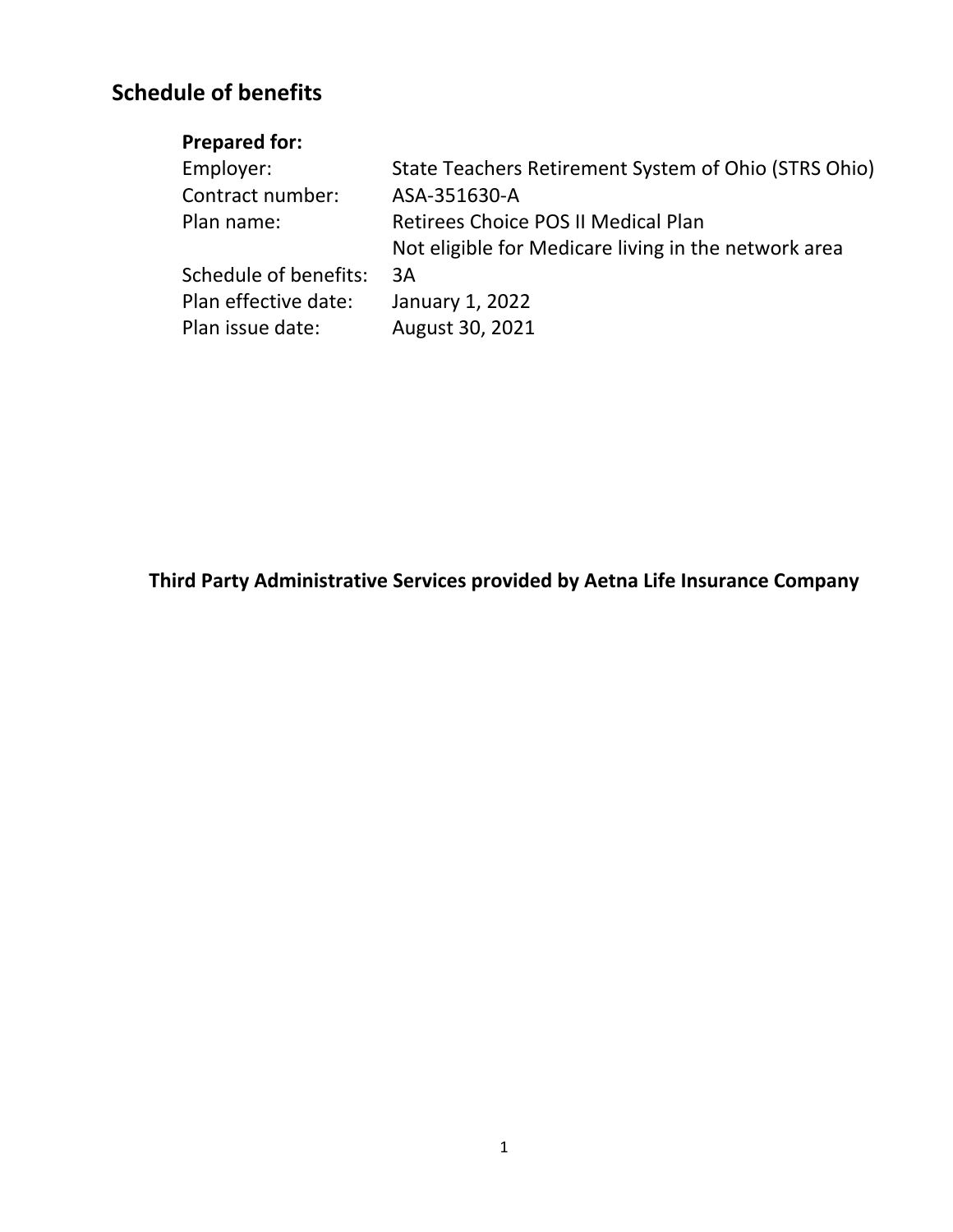# **Schedule of benefits**

This schedule of benefits (schedule) lists the **deductibles**, **copayments** or **payment percentage**, if any apply to the **covered services** you receive under the plan. You should review this schedule to become aware of these and any limits that apply to these services.

## **How your cost share works**

- The **deductibles** and **copayments**, if any, listed in the schedule below are the amounts that you pay for **covered services**.
	- For the **covered services** under your medical plan, you will be responsible for the dollar amount
	- For pharmacy benefits where a percentage cost share acts like a **copayment**, you will be responsible for the percentage amount
- **Payment percentage** amounts, if any, listed in the schedule below are what the plan will pay for **covered services**.
- Sometimes your cost share shows a combination of your dollar amount **copayment** that you will be responsible for and the **payment percentage** that your plan will pay.
- You are responsible to pay any **deductibles**, **copayments** and remaining **payment percentage**, if they apply and before the plan will pay for any **covered services**.
- This plan doesn't cover every health care service. You pay the full amount of any health care service you get that is not a **covered service**.
- This plan has limits for some **covered services**. For example, these could be visit, day or dollar limits. They may be:
	- Combined limits between in-**network** and **out-of-network providers**
	- Separate limits for in-**network** and **out-of-network providers**
	- Based on a rolling, 12 month period starting with the date of your most recent visit under this plan See the schedule for more information about limits.
- Your cost share may vary if the **covered service** is preventive or not. Ask your **physician** or contact us if you have a question about what your cost share will be.

For examples of how cost share and **deductible** work, go to the *Using your Aetna benefits* section under Individuals & Families at <https://www.aetna.com/>

#### **Important note:**

**Covered services** are subject to the **deductible**, **maximum out-of-pocket**, limits, **copayment** or **payment percentage** unless otherwise stated in this schedule.

Under this plan, you will:

- 1. Pay your **copayment**
- 2. Then pay any remaining **deductible**
- 3. Then pay your **payment percentage**

Your **copayment** does not apply to any **deductible**.

### **How your deductible works**

The **deductible** is the amount you pay for **covered services** each year before the plan starts to pay. This is in addition to any **copayment** or **payment percentage** you pay when you get **covered services** from an in-**network**, **out-of-network provider**. This schedule shows the **deductible** amounts that apply to your plan. Once you have met your **deductible**, we will start sharing the cost when you get **covered services**. You will continue to pay **copayments** or **payment percentage**, if any, for **covered services** after you meet your **deductible**.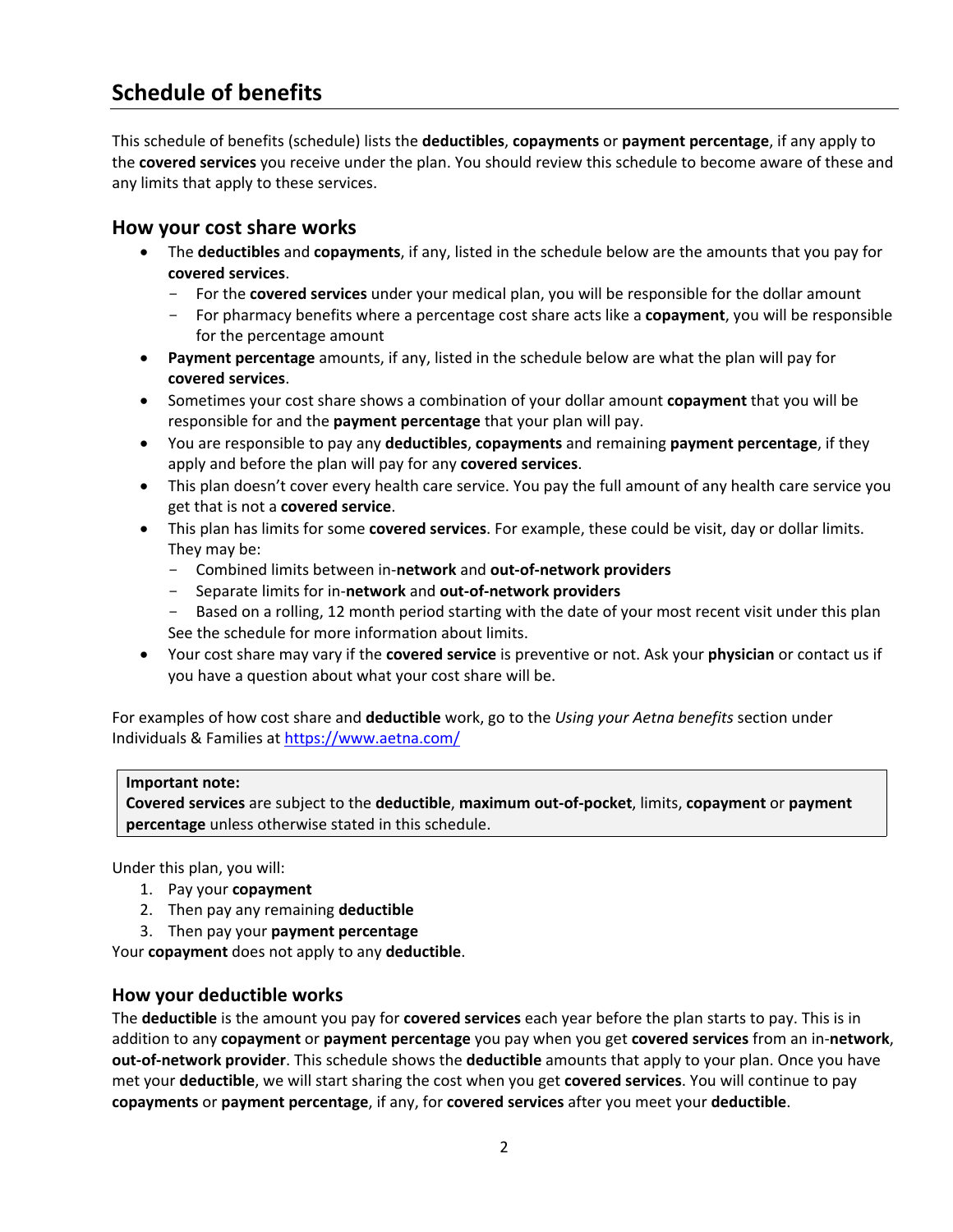## **How your PCP or physician office visit cost share works**

You will pay the **PCP** cost share when you get **covered services** from any **PCP**.

### **How your maximum out-of-pocket works**

This schedule shows the **maximum out-of-pocket limits** that apply to your plan. Once you reach your **maximum out-of-pocket limit**, your plan will pay for **covered services** for the remainder of that year.

## **Contact us**

We are here to answer questions. See the *Contact us* section in your Medical Plan Description.

This schedule replaces any schedule of benefits previously in use. Keep it with your Medical Plan Description.

## **Plan features**

### **Precertification covered services reduction**

This only applies to **out-of-network covered services**:

Your Medical Plan Description contains a complete description of the **precertification** process. You will find details in the *Medical necessity and precertification* section.

If **precertification** for **covered services** isn't completed, when required, it results in the following benefit reduction:

A \$200 benefit reduction applied separately to each type of **covered service**

You may have to pay an additional portion of the **recognized charge** because you didn't get **precertification**. This portion is not a **covered service** and doesn't apply to your **deductible** or **maximum out-of-pocket limit**, if you have one.

### **Deductible**

You have to meet your **deductible** before this plan pays for benefits.

| Deductible type | In-network       | Out-of-network    |
|-----------------|------------------|-------------------|
| Individual      | \$2,500 per year | $$5,000$ per year |

### **Deductible waiver**

There is no in-network **deductible** for the following **covered services**:

- Preventive care
- Family planning services female contraceptives

### **Maximum out-of-pocket limit**

#### Includes the **deductible**.

| Maximum out-of-<br>pocket type | In-network       | Out-of-network    |
|--------------------------------|------------------|-------------------|
| Individual                     | \$6,500 per year | \$13,000 per year |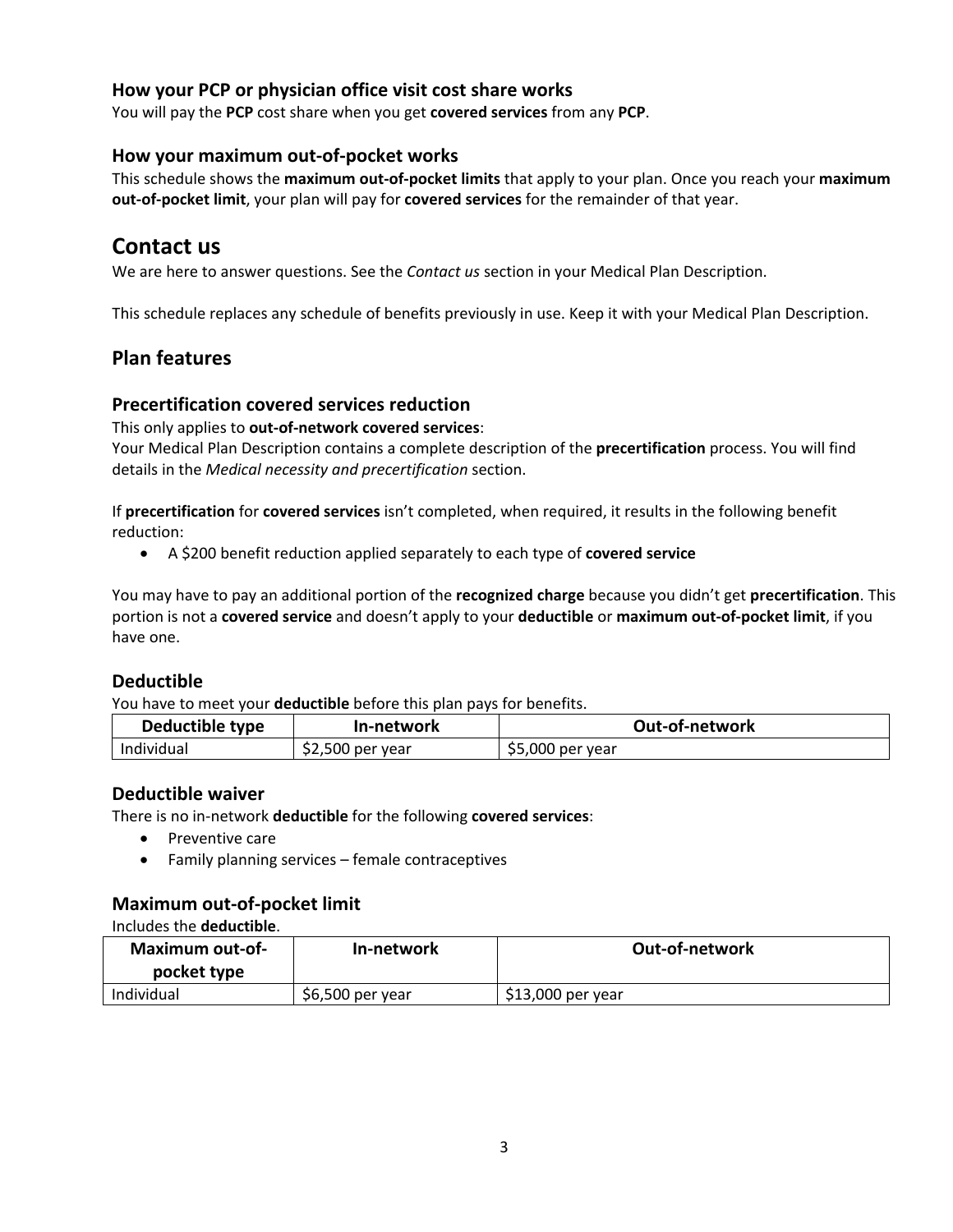## **General coverage provisions**

This section explains the **deductible, maximum out-of-pocket limit** and limitations listed in this schedule.

### **Deductible provisions**

In-network **covered services** will apply only to the in-network **deductible**. Out-of-network **covered services** will apply only to the out-of-network **deductible**.

The **deductible** may not apply to some **covered services**. You still pay the **copayment** or **payment percentage**, if any, for these **covered services**.

#### **Individual deductible**

You pay for **covered services** each year before the plan begins to pay. After the amount paid for **covered services** reaches this individual **deductible**, this plan starts to pay for **covered services** for the rest of the year. The individual **deductible** applies to a person who is enrolled for self-only coverage with no dependent coverage.

#### **Copayment**

This is a flat fee you pay for certain visits or **covered services**. A copay can be a dollar amount or percentage. This is in addition to any out-of-pocket costs you have to pay to meet your **deductible**, if you have one.

#### **Payment Percentage**

This is the percentage of the bill you pay after you meet your **deductible**. This is in addition to any out-of-pocket costs you have to pay to meet your **deductible**, if you have one.

### **Maximum out-of-pocket limit**

The **maximum out-of-pocket limit** is the most you will pay per year in **copayments, payment percentage** and **deductible**, if any, for **covered services**.

In-network **covered services** will apply only to the in-network **maximum out-of-pocket limit**. Out-of-network **covered services** will apply only to the out-of-network **maximum out-of-pocket limit**.

#### **Individual maximum out-of-pocket limit**

After the amount of the cost share and **deductible** paid during the year for **covered services** meets the individual **maximum out-of-pocket limit,** this plan will pay 100% of the eligible charge for **covered services** that would apply toward the limit for you for the remainder of the year.

Certain costs that you have do not apply toward the **maximum out-of-pocket limit**. These include:

- Out-of-pocket costs for outpatient expenses including **prescription** drugs
- All costs for non-covered services which are identified in the Medical Plan Description and the schedule
- Charges, expenses or costs in excess of the **recognized charge**
- Emergency room per visit **copayments**
- Urgent care **provider** per visit **copayments**

#### **Limit provisions**

**Covered services** will apply to the in-network and out-of-network limits.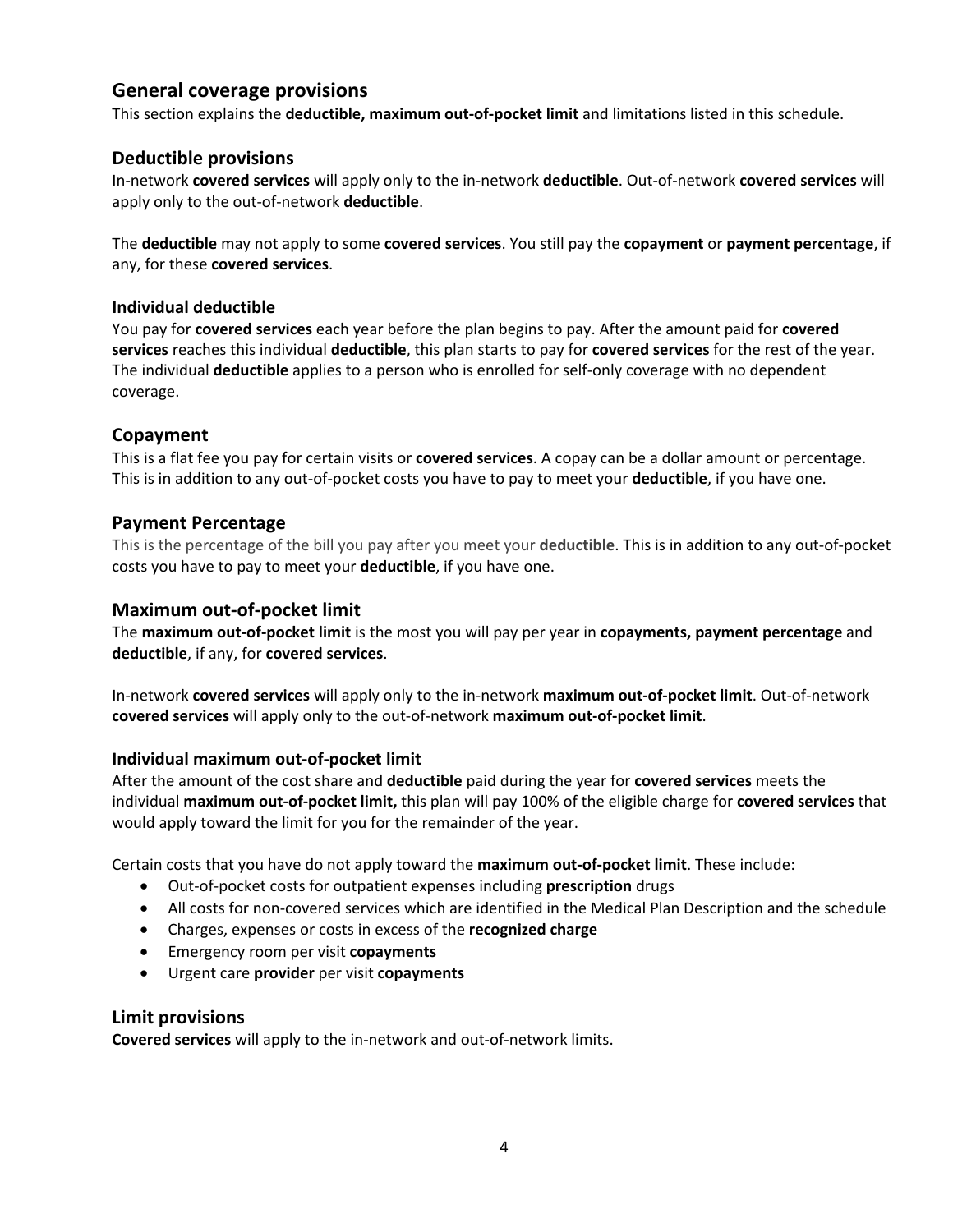## **Your financial responsibility and decisions regarding benefits**

We base your financial responsibility for the cost of **covered services** on when the service or supply is provided, not when payment is made. Benefits will be pro-rated to account for treatment or portions of **stays** that occur in more than one year. Decisions regarding when benefits are covered are subject to the terms and conditions of the Medical Plan Description.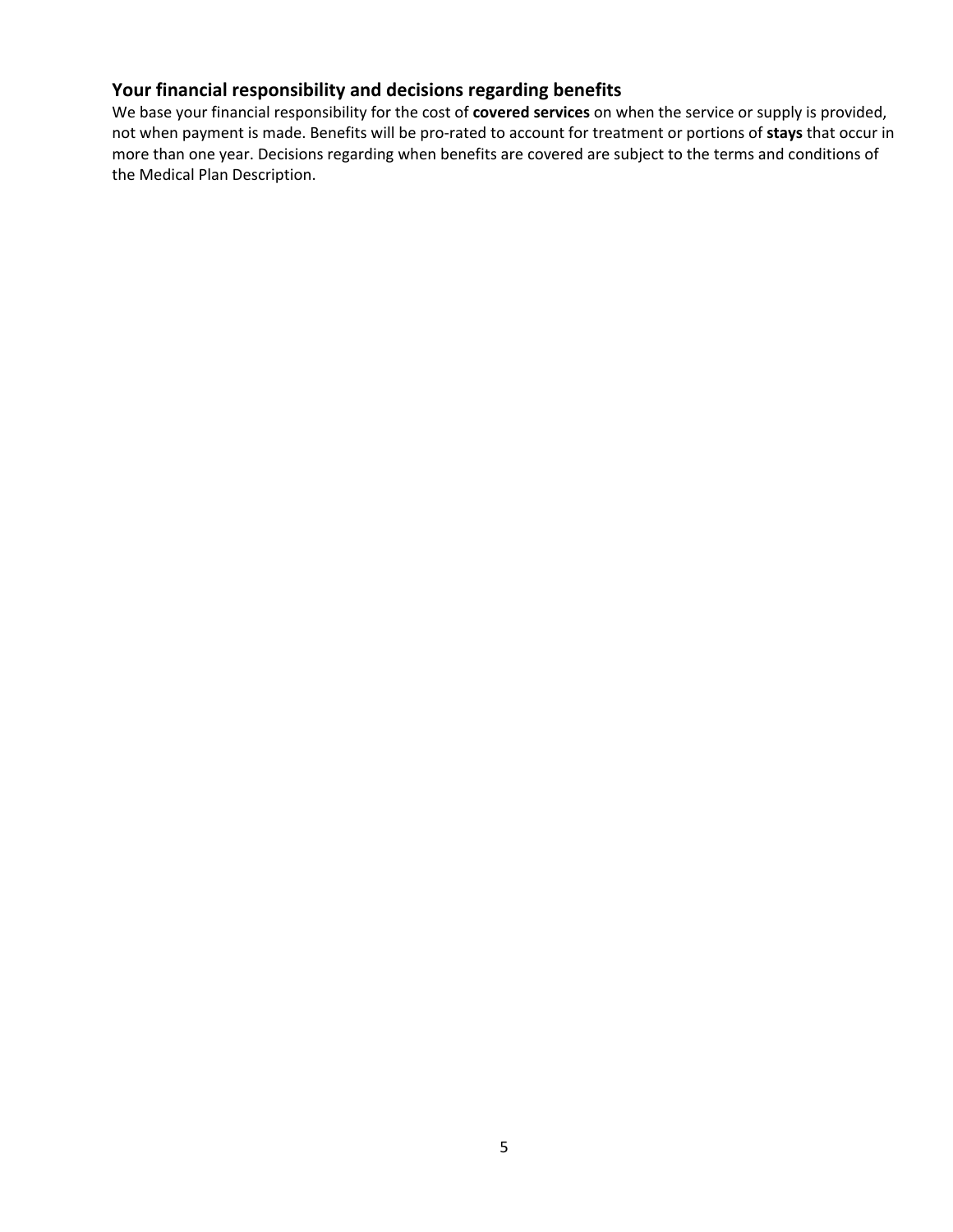## **Covered services**

## **Acupuncture**

| <b>Description</b> | In-network                  | <b>Out-of-network</b>       |
|--------------------|-----------------------------|-----------------------------|
| Acupuncture        | 80% after <b>deductible</b> | 50% after <b>deductible</b> |

## **Ambulance services**

| <b>Description</b>        | In-network                           | <b>Out-of-network</b>                |
|---------------------------|--------------------------------------|--------------------------------------|
| <b>Emergency services</b> | 80% per trip after <b>deductible</b> | 80% per trip after <b>deductible</b> |
| <b>Description</b>        | In-network                           | <b>Out-of-network</b>                |
| Non-emergency services    | 80% per trip after deductible        | 50% per trip after deductible        |

## **Applied behavior analysis**

| <b>Description</b> | In-network                                                       | Out-of-network                       |
|--------------------|------------------------------------------------------------------|--------------------------------------|
|                    | Applied behavior analysis   Covered based on type of service and | Covered based on type of service and |
|                    | where it is received                                             | where it is received_                |

## **Autism spectrum disorder**

| <b>Description</b>       | In-network                           | Out-of-network                       |
|--------------------------|--------------------------------------|--------------------------------------|
| Diagnosis and testing    | Covered based on type of service and | Covered based on type of service and |
|                          | where it is received                 | where it is received                 |
| Treatment                | Covered based on type of service and | Covered based on type of service and |
|                          | where it is received                 | where it is received                 |
| Occupational (OT),       | Covered based on type of service and | Covered based on type of service and |
| physical (PT) and speech | where it is received                 | where it is received                 |
| (ST) therapy for autism  |                                      |                                      |
| spectrum disorder        |                                      |                                      |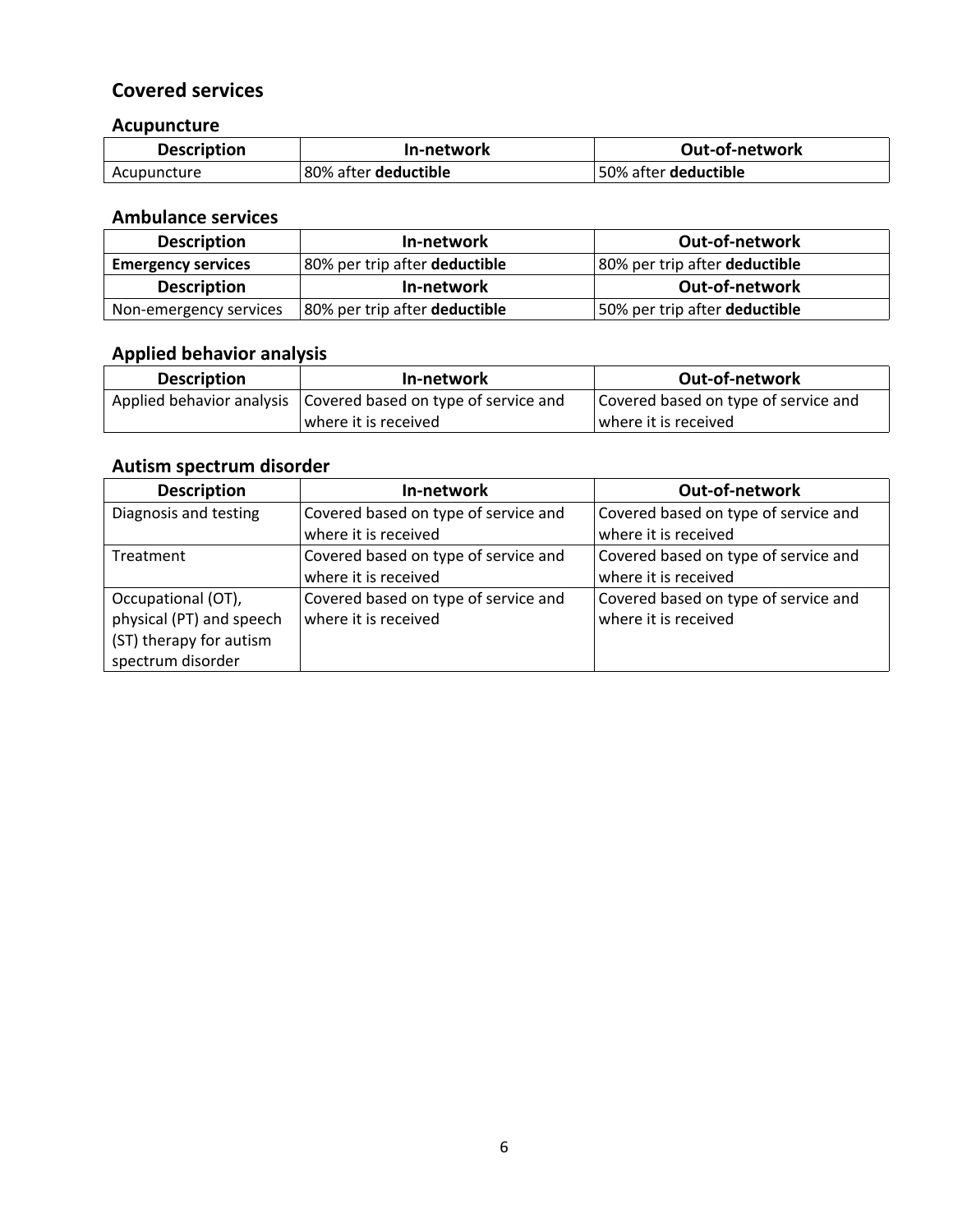## **Behavioral health**

## **Mental health disorders treatment**

Coverage provided is the same as for any other illness

| <b>Description</b>                                                                  | In-network                         | Out-of-network                     |
|-------------------------------------------------------------------------------------|------------------------------------|------------------------------------|
| Inpatient services-room<br>and board including<br>residential treatment<br>facility | 80% per admission after deductible | 50% per admission after deductible |

| <b>Description</b>                                                                                               | In-network                     | <b>Out-of-network</b>          |
|------------------------------------------------------------------------------------------------------------------|--------------------------------|--------------------------------|
| Outpatient office visit to                                                                                       | 80% per visit after deductible | 50% per visit after deductible |
| a <b>physician</b> or                                                                                            |                                |                                |
| behavioral health                                                                                                |                                |                                |
| provider                                                                                                         |                                |                                |
| Physician or behavioral                                                                                          | 80% per visit after deductible | 50% per visit after deductible |
| health provider                                                                                                  |                                |                                |
| telemedicine                                                                                                     |                                |                                |
| consultation                                                                                                     |                                |                                |
| Outpatient mental                                                                                                | 80% per visit after deductible | 50% per visit after deductible |
| health disorders                                                                                                 |                                |                                |
| telemedicine cognitive                                                                                           |                                |                                |
| therapy consultations*                                                                                           |                                |                                |
| by a <b>physician</b> or                                                                                         |                                |                                |
| behavioral health                                                                                                |                                |                                |
| provider                                                                                                         |                                |                                |
| * Telemedicine consultations are available from a number of different kinds of <b>providers</b> under your plan. |                                |                                |
| Contact Member Services to get more information about your options, including specific cost sharing              |                                |                                |
| amounts.                                                                                                         |                                |                                |

| <b>Description</b>                                                                                                                                                                                              | In-network                     | Out-of-network                 |
|-----------------------------------------------------------------------------------------------------------------------------------------------------------------------------------------------------------------|--------------------------------|--------------------------------|
| Other outpatient<br>services including:<br>Behavioral health<br>$\bullet$<br>services in the<br>home<br>Partial<br>$\bullet$<br>hospitalization<br>treatment<br>Intensive<br>$\bullet$<br>outpatient<br>program | 80% per visit after deductible | 50% per visit after deductible |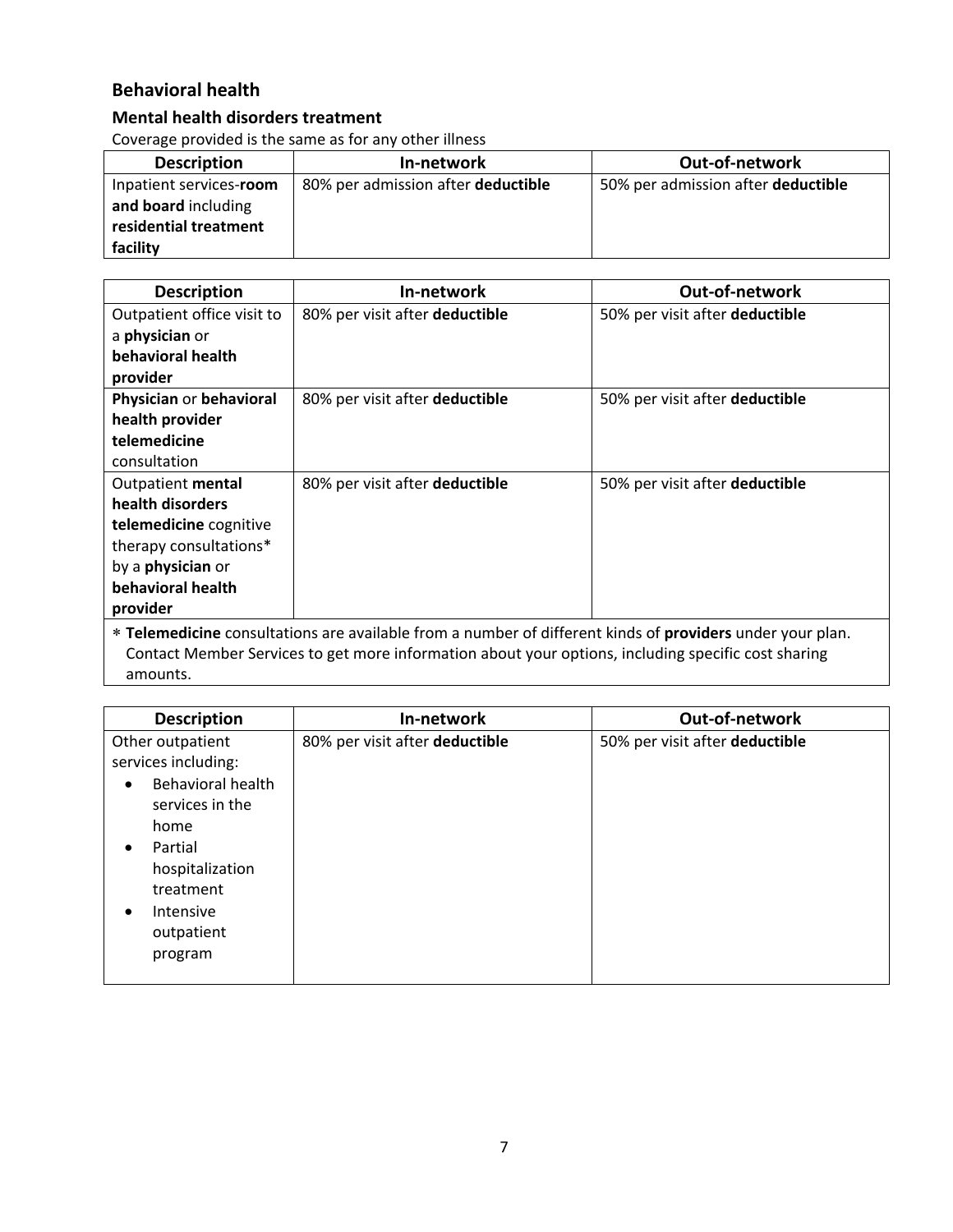## **Substance related disorders treatment**

## Includes **detoxification**, rehabilitation and **residential treatment facility** Coverage provided is the same as for any other illness

| <b>Description</b>      | In-network                         | Out-of-network                     |
|-------------------------|------------------------------------|------------------------------------|
| Inpatient services-room | 80% per admission after deductible | 50% per admission after deductible |
| and board during a      |                                    |                                    |
| hospital stay           |                                    |                                    |

| <b>Description</b>                                                                                        | In-network                     | <b>Out-of-network</b>          |
|-----------------------------------------------------------------------------------------------------------|--------------------------------|--------------------------------|
| Outpatient office visit to                                                                                | 80% per visit after deductible | 50% per visit after deductible |
| a physician or                                                                                            |                                |                                |
| behavioral health                                                                                         |                                |                                |
| provider                                                                                                  |                                |                                |
| Physician or behavioral                                                                                   | 80% per visit after deductible | 50% per visit after deductible |
| health provider                                                                                           |                                |                                |
| telemedicine                                                                                              |                                |                                |
| consultation                                                                                              |                                |                                |
| Outpatient telemedicine                                                                                   | 80% per visit after deductible | 50% per visit after deductible |
| cognitive therapy                                                                                         |                                |                                |
| consultations* by a                                                                                       |                                |                                |
| physician or behavioral                                                                                   |                                |                                |
| health provider                                                                                           |                                |                                |
| * Telemedicine consultations are available from a number of different kinds of providers under your plan. |                                |                                |
| Contact Member Services to get more information about your options, including specific cost sharing       |                                |                                |

amounts.

| <b>Description</b>                                                                                                            | In-network                     | Out-of-network                 |
|-------------------------------------------------------------------------------------------------------------------------------|--------------------------------|--------------------------------|
| Other outpatient                                                                                                              | 80% per visit after deductible | 50% per visit after deductible |
| services including:                                                                                                           |                                |                                |
| Behavioral health<br>services in the<br>home<br>Partial<br>hospitalization<br>treatment<br>Intensive<br>outpatient<br>program |                                |                                |
|                                                                                                                               |                                |                                |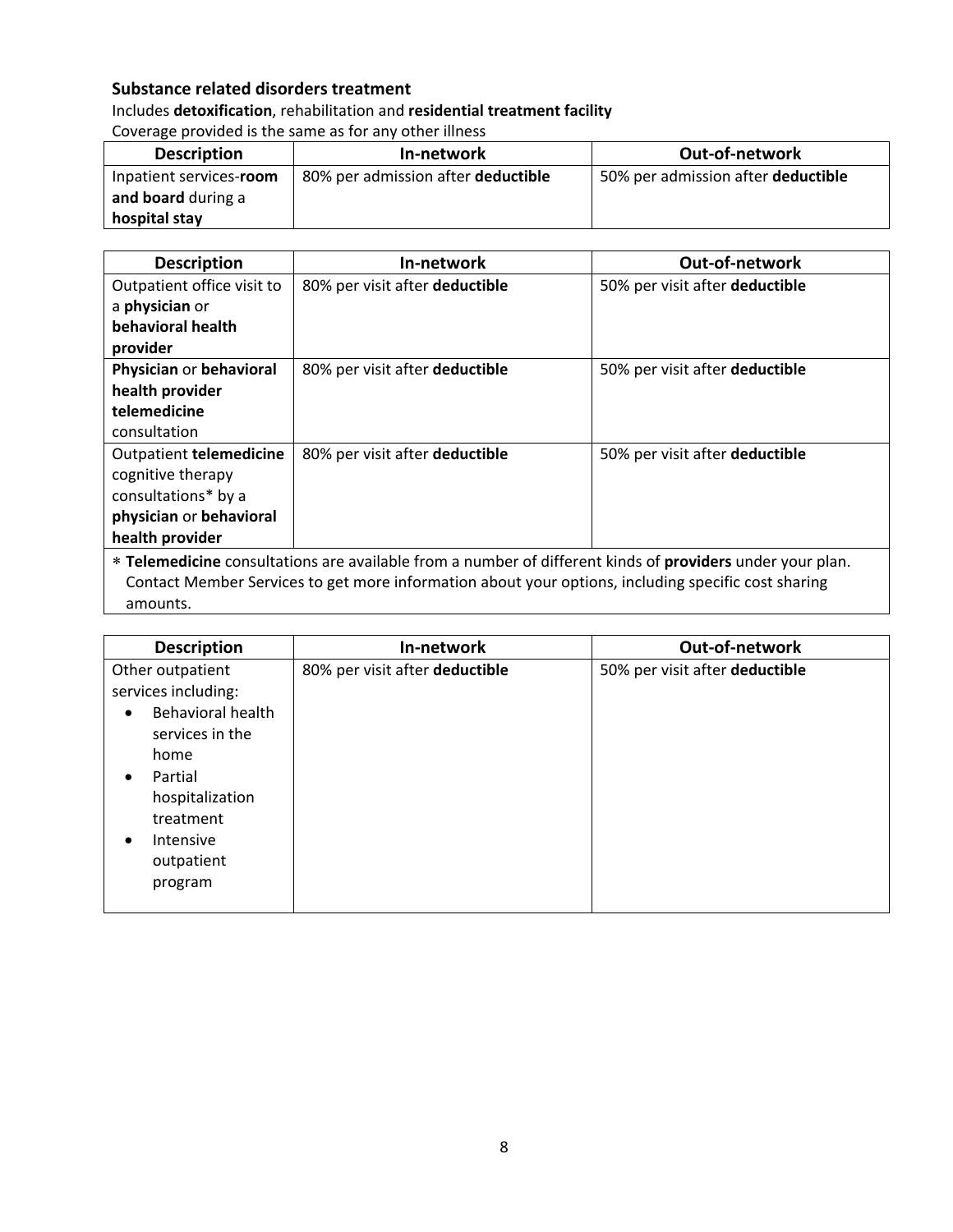## **Clinical trials**

| <b>Description</b>     | In-network                           | Out-of-network                       |
|------------------------|--------------------------------------|--------------------------------------|
| <b>Experimental or</b> | Covered based on type of service and | Covered based on type of service and |
| investigational        | where it is received                 | where it is received                 |
| therapies              |                                      |                                      |
| <b>Experimental or</b> | \$10,000                             | \$10,000                             |
| investigational        |                                      |                                      |
| therapies lifetime     |                                      |                                      |
| maximum                |                                      |                                      |
| Routine patient costs  | Covered based on type of service and | Covered based on type of service and |
|                        | where it is received                 | where it is received                 |

### **Diabetic services, equipment, and self-care programs**

| <b>Description</b>                                                                         | In-network                           | Out-of-network                       |
|--------------------------------------------------------------------------------------------|--------------------------------------|--------------------------------------|
| Diabetic services                                                                          | Covered based on type of service and | Covered based on type of service and |
|                                                                                            | where it is received                 | where it is received                 |
| Diabetic insulin pump                                                                      | 80% per item after deductible        | 50% per item after deductible        |
| equipment                                                                                  |                                      |                                      |
| Diabetic self-care                                                                         | Covered based on type of service and | Covered based on type of service and |
| programs                                                                                   | where it is received                 | where it is received                 |
| For diabetic testing supplies, insulin, and syringes, see separate prescription drug plan. |                                      |                                      |

## **Durable medical equipment (DME)**

| <b>Description</b> | In-network                    | Out-of-network                |
|--------------------|-------------------------------|-------------------------------|
| <b>DME</b>         | 80% per item after deductible | 50% per item after deductible |

### **Emergency services**

| <b>Description</b> | In-network                             | <b>Out-of-network</b>   |
|--------------------|----------------------------------------|-------------------------|
| Emergency room     | \$150 then the plan pays 80% per visit | Paid same as in-network |
|                    | after <b>deductible</b>                |                         |

### **Emergency services important note:**

**Out-of-network providers** do not have a contract with us. The **provider** may not accept payment of your cost share as payment in full. You may receive a bill for the difference between the amount billed by the **provider**  and the amount paid by the plan. If the **provider** bills you for an amount above your cost share, you are not responsible for payment of that amount. You should send the bill to the address on your ID card and we will resolve any payment issue with the **provider**. Make sure the member ID is on the bill. If you are admitted to the **hospital** for an inpatient **stay** right after you visit the emergency room, you will not pay your emergency room cost share if you have one. You will pay the inpatient **hospital** cost share, if any.

## **Family planning services**

### **Female voluntary sterilization**

| <b>Description</b> | In-network                                   | Out-of-network                        |
|--------------------|----------------------------------------------|---------------------------------------|
| Inpatient          | 100% per admission, no <b>deductible</b>     | 50% per visit after <b>deductible</b> |
|                    | applies                                      |                                       |
| Outpatient         | 100% per visit, no <b>deductible</b> applies | 50% per visit after deductible        |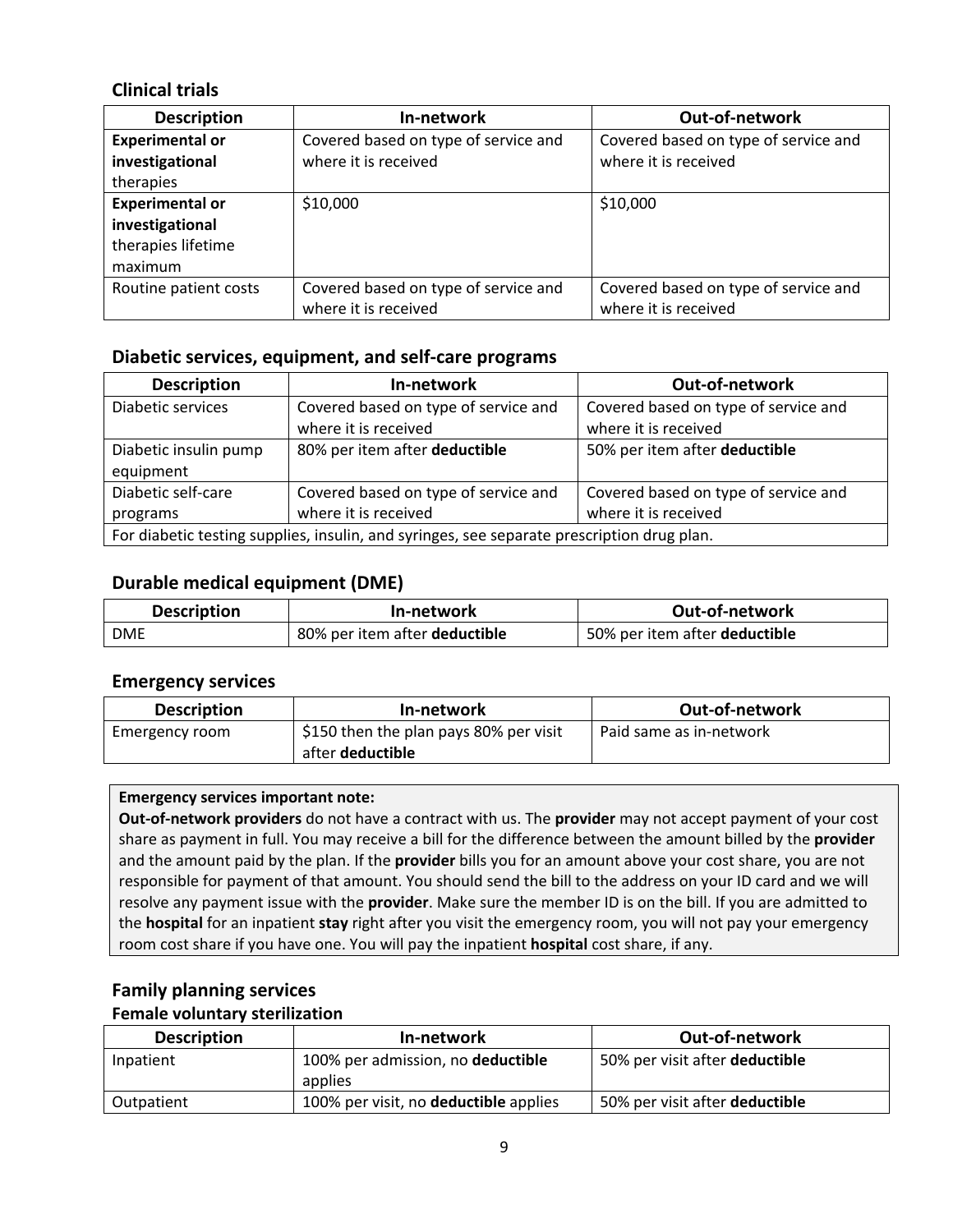### **Voluntary sterilization for males**

| <b>Description</b> | In-network                     | Out-of-network                 |
|--------------------|--------------------------------|--------------------------------|
| Outpatient         | 80% per visit after deductible | 50% per visit after deductible |

#### **Abortion**

| <b>Description</b> | In-network                     | Out-of-network                 |
|--------------------|--------------------------------|--------------------------------|
| Outpatient         | 80% per visit after deductible | 50% per visit after deductible |

### **Habilitation therapy services**

#### **Physical (PT), occupational (OT) therapies**

| <b>Description</b> | In-network                     | Out-of-network                 |
|--------------------|--------------------------------|--------------------------------|
| PT, OT therapies   | 80% per visit after deductible | 50% per visit after deductible |

### **Speech therapy (ST)**

| <b>Description</b> | In-network                     | <b>Out-of-network</b>          |
|--------------------|--------------------------------|--------------------------------|
| $\sim$             | 80% per visit after deductible | 50% per visit after deductible |

#### **Home health care**

A visit is a period of 4 hours or less

| <b>Description</b> | In-network                     | <b>Out-of-network</b>          |
|--------------------|--------------------------------|--------------------------------|
| Home health care   | 80% per visit after deductible | 50% per visit after deductible |

#### **Home health care important note:**

Intermittent visits are periodic and recurring visits that skilled nurses make to ensure your proper care. The intermittent requirement may be waived to allow for coverage for up to 12 hours with a daily maximum of 3 visits.

#### **Hospice care**

| <b>Description</b>   | In-network                         | <b>Out-of-network</b>              |
|----------------------|------------------------------------|------------------------------------|
| Inpatient services - | 80% per admission after deductible | 50% per admission after deductible |
| room and board       |                                    |                                    |

| <b>Description</b>  | In-network                     | Out-of-network                 |
|---------------------|--------------------------------|--------------------------------|
| Outpatient services | 80% per visit after deductible | 50% per visit after deductible |

|  | .<br>.<br>ner<br>.<br>ume<br>.<br> | ur<br>. |  |
|--|------------------------------------|---------|--|
|--|------------------------------------|---------|--|

#### **Hospice important note:**

This includes part-time or infrequent nursing care by an R.N. or L.P.N. to care for you up to 8 hours a day. It also includes part-time or infrequent home health aide services to care for you up to 8 hours a day.

#### **Hospital care**

| <b>Description</b>     | In-network                         | Out-of-network                     |
|------------------------|------------------------------------|------------------------------------|
| Inpatient services $-$ | 80% per admission after deductible | 50% per admission after deductible |
| room and board         |                                    |                                    |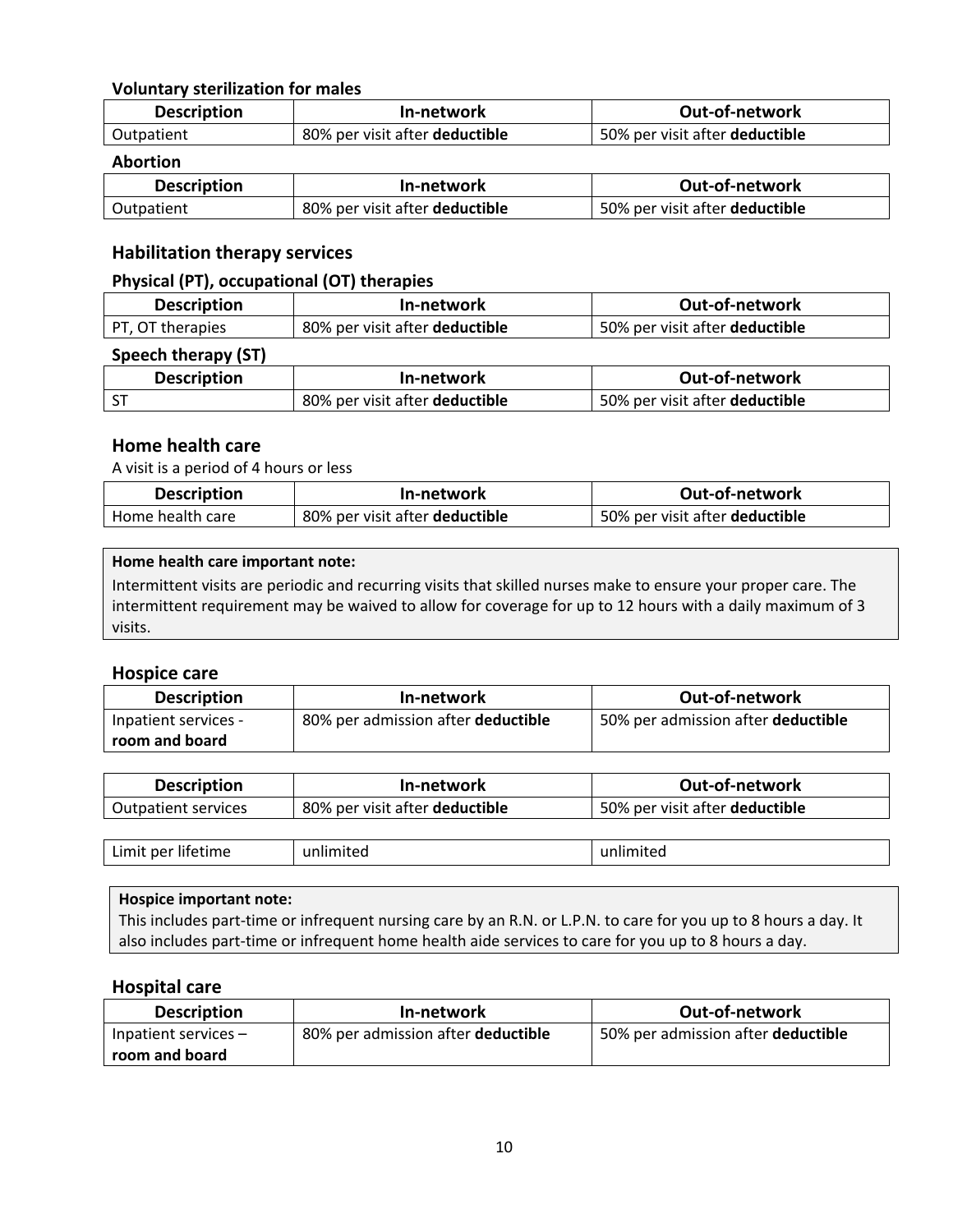## **Infertility services Basic infertility**

| <b>Description</b> | In-network                           | <b>Out-of-network</b>                |
|--------------------|--------------------------------------|--------------------------------------|
| Treatment of basic | Covered based on type of service and | Covered based on type of service and |
| infertility        | where it is received                 | where it is received                 |

## **Maternity and related newborn care**

Includes complications

| <b>Description</b>      | In-network                         | <b>Out-of-network</b>              |
|-------------------------|------------------------------------|------------------------------------|
| Inpatient services -    | 80% per admission after deductible | 50% per admission after deductible |
| room and board          |                                    |                                    |
| Services performed in   | 80% per visit after deductible     | 50% per visit after deductible     |
| physician or specialist |                                    |                                    |
| office or a facility    |                                    |                                    |
| Other services and      | 80% after deductible               | 50% after deductible               |
| supplies                |                                    |                                    |

#### **Maternity and related newborn care important note:**

Any cost share collected applies only to the delivery and postpartum care services provided by an OB, GYN or OB/GYN. Review the *Maternity* section of the certificate. It will give you more information about coverage for maternity care under this plan.

#### **Obesity surgery**

| <b>Description</b>     | In-network                         | <b>Out-of-network</b>              |
|------------------------|------------------------------------|------------------------------------|
| Inpatient services $-$ | 80% per admission after deductible | 50% per admission after deductible |
| room and board         |                                    |                                    |

| <b>Description</b>         | In-network                     | <b>Out-of-network</b>          |
|----------------------------|--------------------------------|--------------------------------|
| <b>Outpatient services</b> | 80% per visit after deductible | 50% per visit after deductible |

## **Oral and maxillofacial treatment (mouth, jaws and teeth)**

| <b>Description</b>  | In-network                           | Out-of-network                       |
|---------------------|--------------------------------------|--------------------------------------|
| Treatment of mouth, | Covered based on type of service and | Covered based on type of service and |
| ' jaws and teeth    | where it is received                 | where it is received                 |

#### **Outpatient surgery**

| <b>Description</b>            | In-network                     | <b>Out-of-network</b>          |
|-------------------------------|--------------------------------|--------------------------------|
| At <b>hospital</b> outpatient | 80% per visit after deductible | 50% per visit after deductible |
| department                    |                                |                                |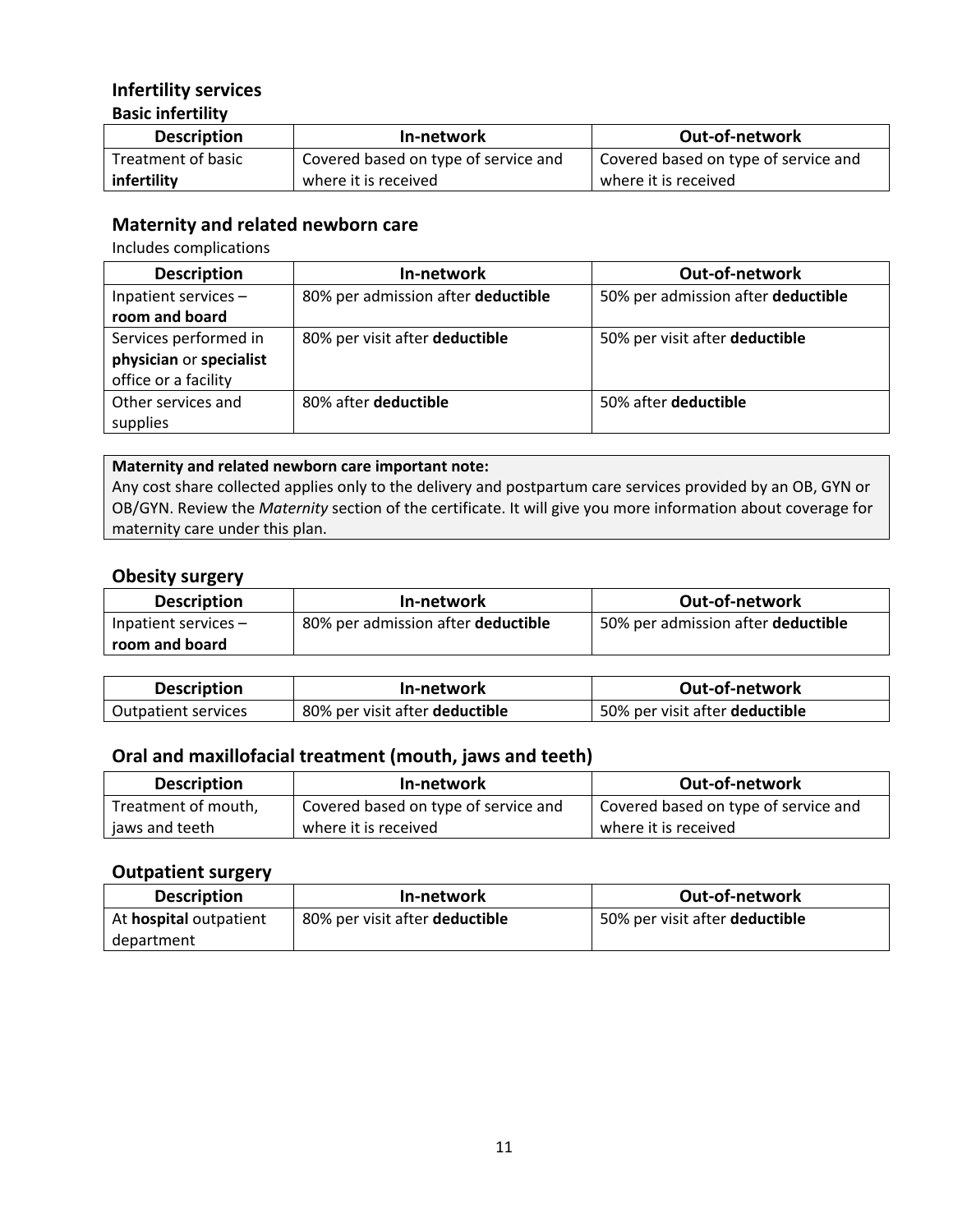## **Physician and specialist services**

## **Physician - general or family practitioner**

| <b>Description</b>                             | In-network                                                       | <b>Out-of-network</b>          |
|------------------------------------------------|------------------------------------------------------------------|--------------------------------|
| Physician office hours                         |                                                                  |                                |
| (not-surgical, not                             |                                                                  |                                |
| preventive)                                    |                                                                  |                                |
| First 2 visits per<br>calendar year            | \$20 then the plan pays 100% per visit,<br>no deductible applies | 50% per visit after deductible |
| Visits thereafter in the<br>same calendar year | 80% per visit after deductible                                   | 50% per visit after deductible |
| Physician surgical                             | 80% per visit after deductible                                   | 50% per visit after deductible |
| services                                       |                                                                  |                                |
| Allergy injections,                            | 80% per visit after deductible                                   | 50% per visit after deductible |
| testing, and treatment                         |                                                                  |                                |

| <b>Description</b>                             | In-network                                                       | <b>Out-of-network</b>          |
|------------------------------------------------|------------------------------------------------------------------|--------------------------------|
| <b>Physician telemedicine</b>                  |                                                                  |                                |
| consultation                                   |                                                                  |                                |
| First 2 visits per<br>calendar year            | \$20 then the plan pays 100% per visit,<br>no deductible applies | 50% per visit after deductible |
| Visits thereafter in the<br>same calendar year | 80% per visit after deductible                                   | 50% per visit after deductible |

| <b>Description</b>            | In-network                     | <b>Out-of-network</b>          |
|-------------------------------|--------------------------------|--------------------------------|
| <b>Physician</b> visit during | 80% per visit after deductible | 50% per visit after deductible |
| inpatient stay                |                                |                                |

## **Specialist**

| <b>Description</b>      | In-network                     | Out-of-network                 |
|-------------------------|--------------------------------|--------------------------------|
| Specialist office hours | 80% per visit after deductible | 50% per visit after deductible |
| (not-surgical, not      |                                |                                |
| preventive)             |                                |                                |
| Specialist surgical     | 80% per visit after deductible | 50% per visit after deductible |
| services                |                                |                                |
| Allergy injections,     | 80% per visit after deductible | 50% per visit after deductible |
| testing, and treatment  |                                |                                |

| <b>Description</b>      | In-network                            | Out-of-network                 |
|-------------------------|---------------------------------------|--------------------------------|
| Specialist telemedicine | 80% per visit after <b>deductible</b> | 50% per visit after deductible |
| consultation            |                                       |                                |

## **All other services not shown above**

| <b>Description</b> | In-network                     | Out-of-network                 |
|--------------------|--------------------------------|--------------------------------|
| All other services | 80% per visit after deductible | 50% per visit after deductible |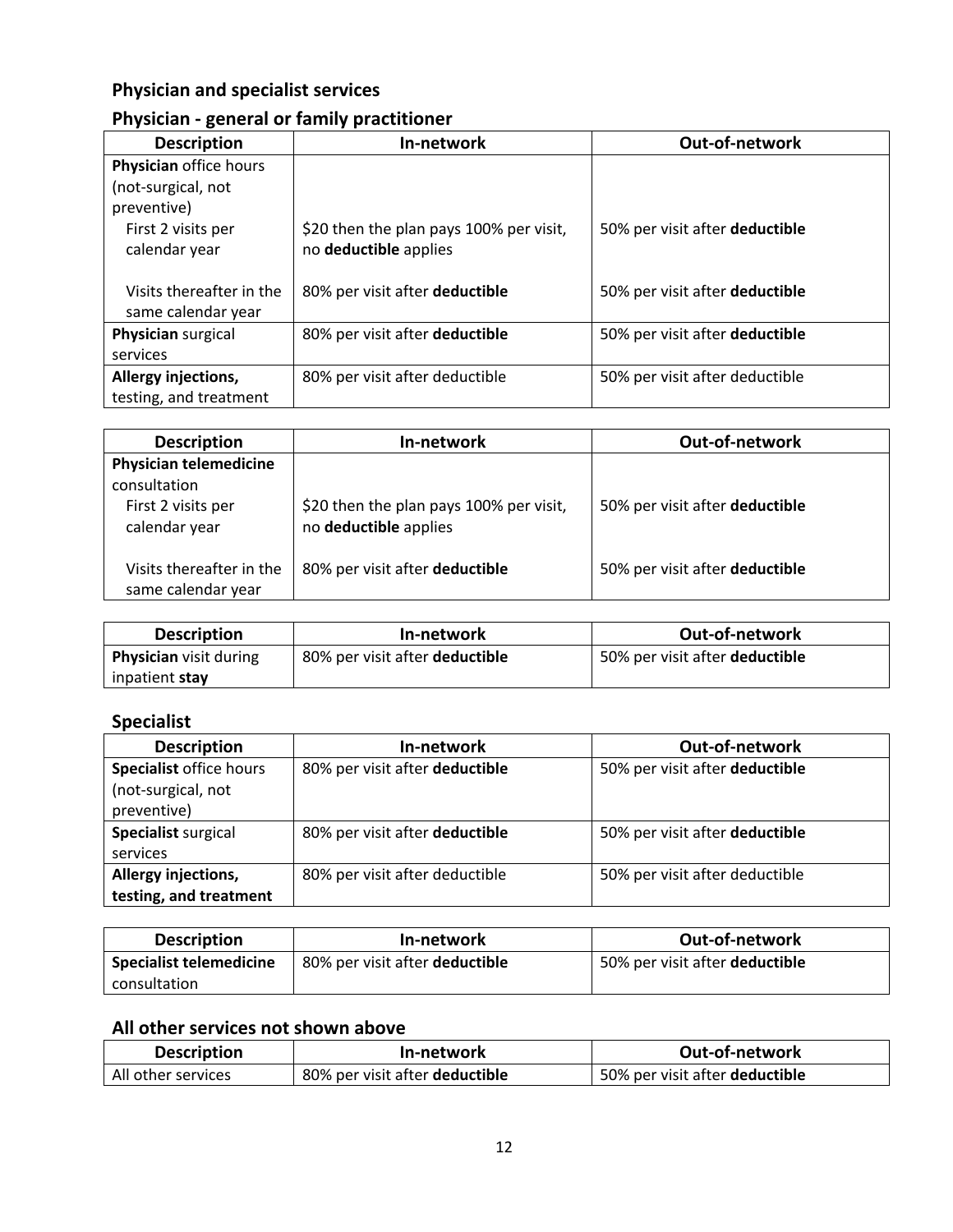## **Preventive care**

| <b>Description</b>                      | In-network                                | Out-of-network                            |
|-----------------------------------------|-------------------------------------------|-------------------------------------------|
| Preventive care services                | 100% per visit, no deductible applies     | 100% per visit, no deductible applies     |
| <b>Breast feeding</b>                   | 100% per visit, no deductible applies     | 50% per visit after deductible            |
| counseling and support                  |                                           |                                           |
| <b>Breast feeding</b>                   | 6 visits/12 months in a group or          | 6 visits/12 months in a group or          |
| counseling and support                  | individual setting                        | individual setting                        |
| limit                                   |                                           |                                           |
|                                         | Visits that exceed the limit are covered  | Visits that exceed the limit are covered  |
|                                         | under the physician services office visit | under the physician services office visit |
| Breast pump,                            | Electric pump: 1 every 3 years            | Electric pump: 1 every 3 years            |
| accessories and supplies                |                                           |                                           |
| limit                                   | Manual pump: 1 per pregnancy              | Manual pump: 1 per pregnancy              |
|                                         |                                           |                                           |
|                                         | Pump supplies and accessories: 1          | Pump supplies and accessories: 1          |
|                                         | purchase per pregnancy if not eligible to | purchase per pregnancy if not eligible to |
|                                         | purchase a new pump                       | purchase a new pump                       |
| Breast pump waiting                     | Electric pump: 3 years to replace an      | Electric pump: 3 years to replace an      |
| period                                  | existing electric pump                    | existing electric pump                    |
| Counseling for alcohol or               | 100% per visit, no deductible applies     | 100% per visit, no deductible applies     |
| drug misuse                             |                                           |                                           |
| Counseling for alcohol or               | 5 visits/calendar year                    | 5 visits/calendar year                    |
| drug misuse visit limit                 |                                           |                                           |
| Counseling for genetic                  | 100% per visit, no deductible applies     | 100% per visit, no deductible applies     |
| risk for breast and                     |                                           |                                           |
| ovarian cancer                          |                                           |                                           |
| Counseling for obesity,<br>healthy diet | 100% per visit, no deductible applies     | 100% per visit, no deductible applies     |
| Counseling for obesity,                 | Age 22 and older: 26 visits per calendar  | Age 22 and older: 26 visits per calendar  |
| healthy diet visit limit                | year, of which up to 10 visits may be     | year, of which up to 10 visits may be     |
|                                         | used for healthy diet counseling.         | used for healthy diet counseling.         |
| Counseling for sexually                 | 100% per visit, no deductible applies     | 100% per visit, no deductible applies     |
| transmitted infection                   |                                           |                                           |
| Counseling for sexually                 | 2 visits/calendar year                    | 2 visits/calendar year                    |
| transmitted infection                   |                                           |                                           |
| visit limit                             |                                           |                                           |
| Counseling for tobacco                  | 100% per visit, no deductible applies     | 100% per visit, no deductible applies     |
| cessation                               |                                           |                                           |
| Counseling for tobacco                  | 8 visits/calendar year                    | 8 visits/calendar year                    |
| cessation visit limit                   |                                           |                                           |
| Family planning services                | 100% per visit, no deductible applies     | 50% per visit after deductible            |
| (female contraception                   |                                           |                                           |
| counseling)                             |                                           |                                           |
| Family planning services                | Contraceptive counseling limited to 2     | Contraceptive counseling limited to 2     |
| (female contraception                   | visits/12 months in a group or individual | visits/12 months in a group or individual |
| counseling) limit                       | setting                                   | setting                                   |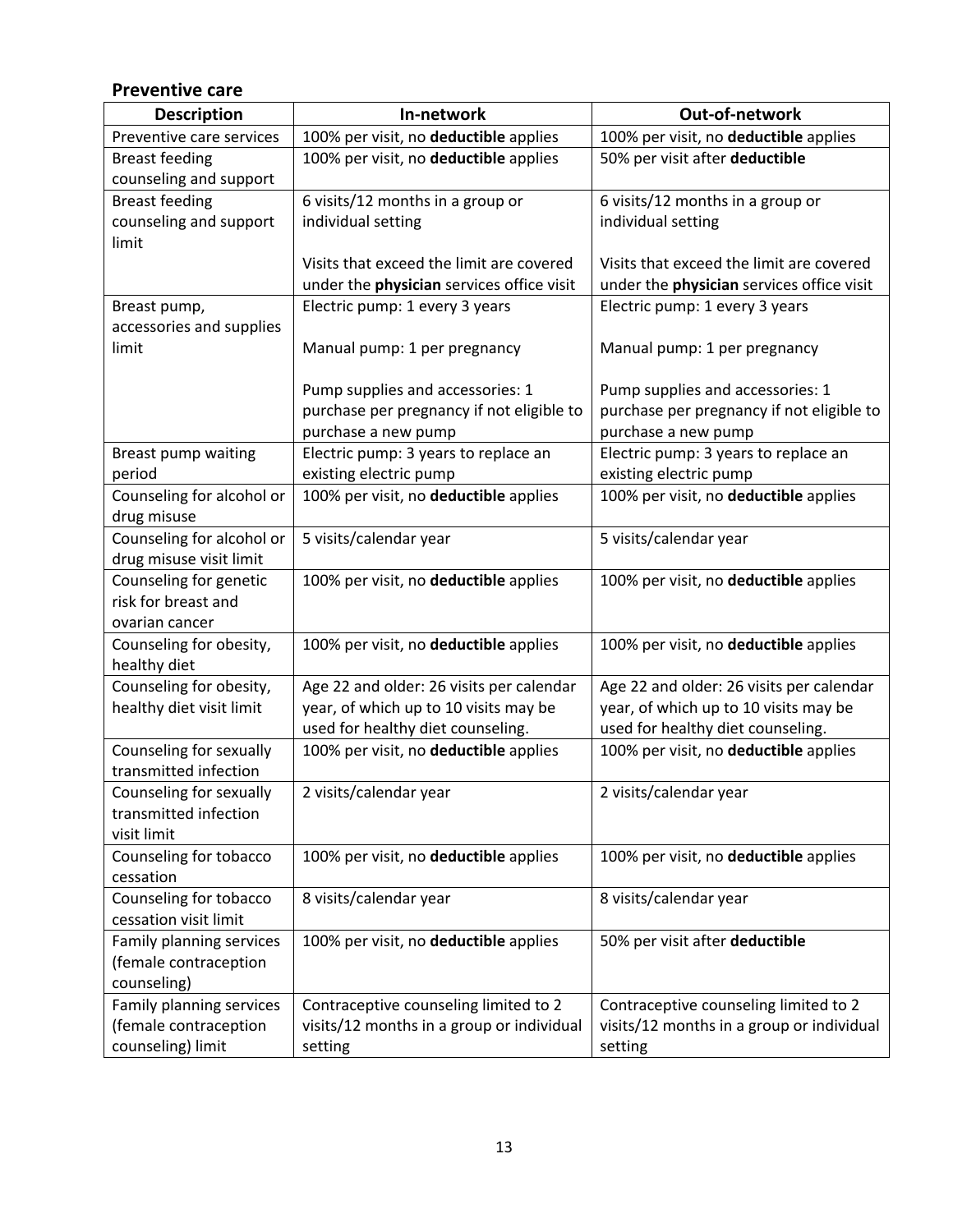| <b>Description</b>               | In-network                                | Out-of-network                            |
|----------------------------------|-------------------------------------------|-------------------------------------------|
| Female contraceptive             | 100%, no deductible applies               | 50% after deductible                      |
| device provided,                 |                                           |                                           |
| administered, or                 |                                           |                                           |
| removed, by a physician          |                                           |                                           |
| during an office visit           |                                           |                                           |
| Immunizations                    | 100%, no deductible applies               | 100%, no deductible applies               |
| <b>Immunizations limit</b>       | Subject to any age limits provided for in | Subject to any age limits provided for in |
|                                  | the comprehensive guidelines              | the comprehensive guidelines              |
|                                  | supported by the Advisory Committee       | supported by the Advisory Committee       |
|                                  | on Immunization Practices of the          | on Immunization Practices of the          |
|                                  | Centers for Disease Control and           | Centers for Disease Control and           |
|                                  | Prevention                                | Prevention                                |
|                                  |                                           |                                           |
|                                  | For details, contact your physician       | For details, contact your physician       |
| Routine cancer                   | 100% per visit, no deductible applies     | 100% per visit, no deductible applies     |
| screenings                       |                                           |                                           |
| Routine cancer                   | Subject to any age, family history and    | Subject to any age, family history and    |
| screening limits                 | frequency guidelines as set forth in the  | frequency guidelines as set forth in the  |
|                                  | most current:                             | most current:                             |
|                                  |                                           |                                           |
|                                  | Evidence-based items that have a rating   | Evidence-based items that have a rating   |
|                                  | of A or B in the current                  | of A or B in the current                  |
|                                  | recommendations of the USPSTF             | recommendations of the USPSTF             |
|                                  |                                           |                                           |
|                                  | The comprehensive guidelines              | The comprehensive guidelines              |
|                                  | supported by the Health Resources and     | supported by the Health Resources and     |
|                                  | Services Administration                   | Services Administration                   |
|                                  | For more information contact your         | For more information contact your         |
|                                  | physician or see the Contact us section   | physician or see the Contact us section   |
|                                  |                                           | 100% per visit, no deductible applies     |
| Routine lung cancer<br>screening | 100% per visit, no deductible applies     |                                           |
| Routine lung cancer              | 1 screening every calendar year           | 1 screening every calendar year           |
| screening limit                  |                                           |                                           |
|                                  | Screenings that exceed this limit         | Screenings that exceed this limit         |
|                                  | covered as outpatient diagnostic testing  | covered as outpatient diagnostic testing  |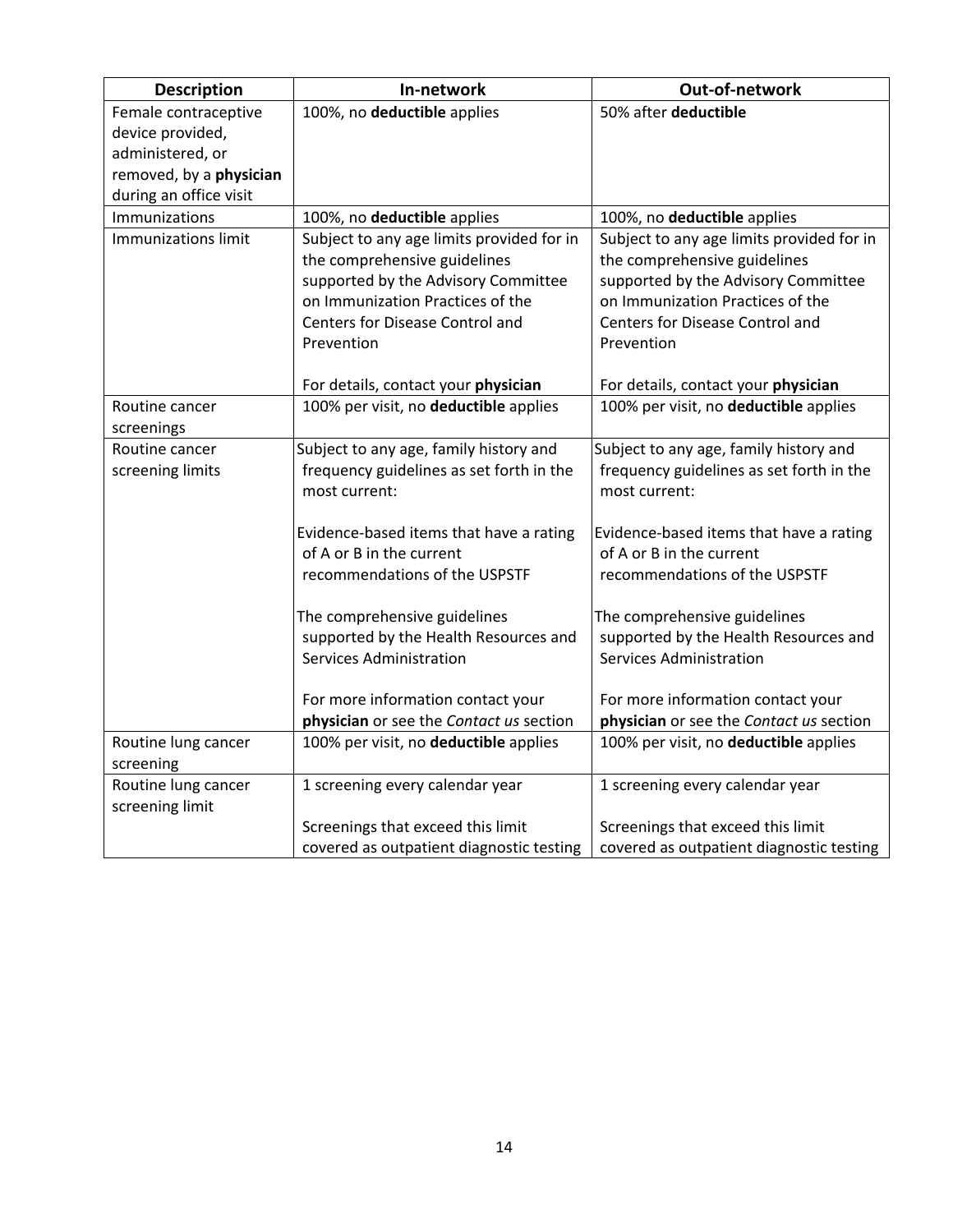| <b>Description</b>    | In-network                                   | Out-of-network                          |
|-----------------------|----------------------------------------------|-----------------------------------------|
| Routine physical exam | 100% per visit, no deductible applies        | 100% per visit, no deductible applies   |
| Routine physical exam | Subject to any age and visit limits          | Subject to any age and visit limits     |
| limits                | provided for in the comprehensive            | provided for in the comprehensive       |
|                       | guidelines supported by the American         | guidelines supported by the American    |
|                       | Academy of Pediatrics/Bright                 | Academy of Pediatrics/Bright            |
|                       | Futures/Health Resources and Services        | Futures/Health Resources and Services   |
|                       | Administration for children and              | Administration for children and         |
|                       | adolescents                                  | adolescents                             |
|                       |                                              |                                         |
|                       | Limited to 7 exams from age 0-1 year; 3      | Limited to 7 exams from age 0-1 year; 3 |
|                       | exams every 12 months age 1-2; 3             | exams every 12 months age 1-2; 3        |
|                       | exams every 12 months age 2-3; and 1         | exams every 12 months age 2-3; and 1    |
|                       | exam every 12 months after that age,         | exam every 12 months after that age,    |
|                       | up to age 18; 1 exam every calendar          | up to age 18; 1 exam every calendar     |
|                       | year after age 18                            | year after age 18                       |
|                       |                                              |                                         |
|                       | High risk Human Papillomavirus (HPV)         | High risk Human Papillomavirus (HPV)    |
|                       | DNA testing for woman age 30 and             | DNA testing for woman age 30 and        |
|                       | older limited to 1 every 36 months           | older limited to 1 every 36 months      |
| Well woman GYN exam   | 100% per visit, no deductible applies        | 100% per visit, no deductible applies   |
| Well woman GYN exam   | Subject to any age and visit limits          | Subject to any age and visit limits     |
| limit                 | provided for in the comprehensive            | provided for in the comprehensive       |
|                       | guidelines supported by the Health           | guidelines supported by the Health      |
|                       | <b>Resources and Services Administration</b> | Resources and Services Administration   |

## **Private duty nursing**

Up to eight hours equals one shift

| <b>Description</b>  | In-network                     | <b>Out-of-network</b>          |
|---------------------|--------------------------------|--------------------------------|
| Outpatient services | 80% per visit after deductible | 50% per visit after deductible |

## **Prosthetic devices**

| <b>Description</b>  | In-network                    | Out-of-network                |
|---------------------|-------------------------------|-------------------------------|
| Prosthetic devices  | 80% per item after deductible | 50% per item after deductible |
| Maximum benefit for | 1 every 3 years               | 1 every 3 years               |
| wigs                |                               |                               |

## **Reconstructive surgery and supplies**

Including breast **surgery**

| <b>Description</b>   | In-network                           | Out-of-network                       |
|----------------------|--------------------------------------|--------------------------------------|
| Surgery and supplies | Covered based on type of service and | Covered based on type of service and |
|                      | where it is received                 | where it is received                 |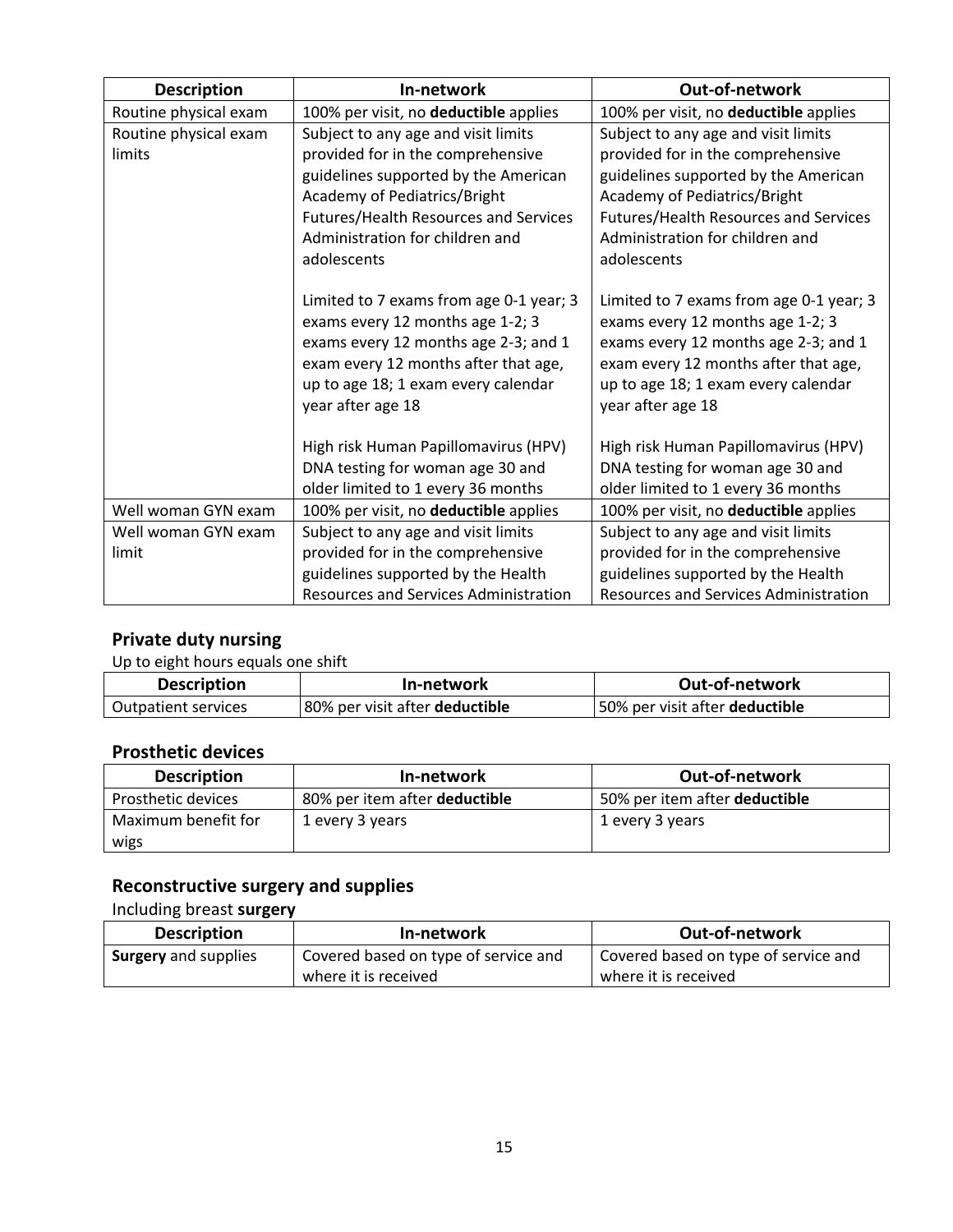## **Short-term rehabilitation services**

### **Cardiac rehabilitation**

| <b>Description</b>     | In-network                           | Out-of-network                       |
|------------------------|--------------------------------------|--------------------------------------|
| Cardiac rehabilitation | Covered based on type of service and | Covered based on type of service and |
|                        | where it is received                 | where it is received                 |

### **Pulmonary rehabilitation**

| <b>Description</b> | In-network                           | Out-of-network                       |
|--------------------|--------------------------------------|--------------------------------------|
| Pulmonary          | Covered based on type of service and | Covered based on type of service and |
|                    | where it is received                 | where it is received                 |

#### **Cognitive rehabilitation**

| <b>Description</b>       | In-network                           | <b>Out-of-network</b>                |
|--------------------------|--------------------------------------|--------------------------------------|
| Cognitive rehabilitation | Covered based on type of service and | Covered based on type of service and |
|                          | where it is received                 | where it is received                 |

## **Physical and occupational therapies**

| <b>Description</b>             | In-network                            | Out-of-network                 |
|--------------------------------|---------------------------------------|--------------------------------|
| At the <b>physician</b> office | 80% per visit after <b>deductible</b> | 50% per visit after deductible |

## **Speech therapy (ST)**

| <b>Description</b>             | In-network                     | Out-of-network                        |
|--------------------------------|--------------------------------|---------------------------------------|
| At the <b>physician</b> office | 80% per visit after deductible | 50% per visit after <b>deductible</b> |

## **Spinal manipulation**

| <b>Description</b>             | In-network                     | Out-of-network                        |
|--------------------------------|--------------------------------|---------------------------------------|
| At the <b>physician</b> office | 80% per visit after deductible | 50% per visit after <b>deductible</b> |

## **Skilled nursing facility**

| <b>Description</b>                       | In-network                         | Out-of-network                     |
|------------------------------------------|------------------------------------|------------------------------------|
| Inpatient services -                     | 80% per admission after deductible | 50% per admission after deductible |
| room and board                           |                                    |                                    |
| Other inpatient services<br>and supplies | 80% per admission after deductible | 50% per admission after deductible |
|                                          |                                    |                                    |

| -<br><br>Dav i<br>per<br><b>H</b> mit | 90 | 90 |
|---------------------------------------|----|----|
| confinement                           |    |    |

## **Tests, images and labs – outpatient**

### **Diagnostic complex imaging services**

| <b>Description</b> | In-network                     | <b>Out-of-network</b>          |
|--------------------|--------------------------------|--------------------------------|
|                    | 80% per visit after deductible | 50% per visit after deductible |

## **Diagnostic lab work**

| <b>Description</b> | In-network                     | Out-of-network                 |
|--------------------|--------------------------------|--------------------------------|
|                    | 80% per visit after deductible | 50% per visit after deductible |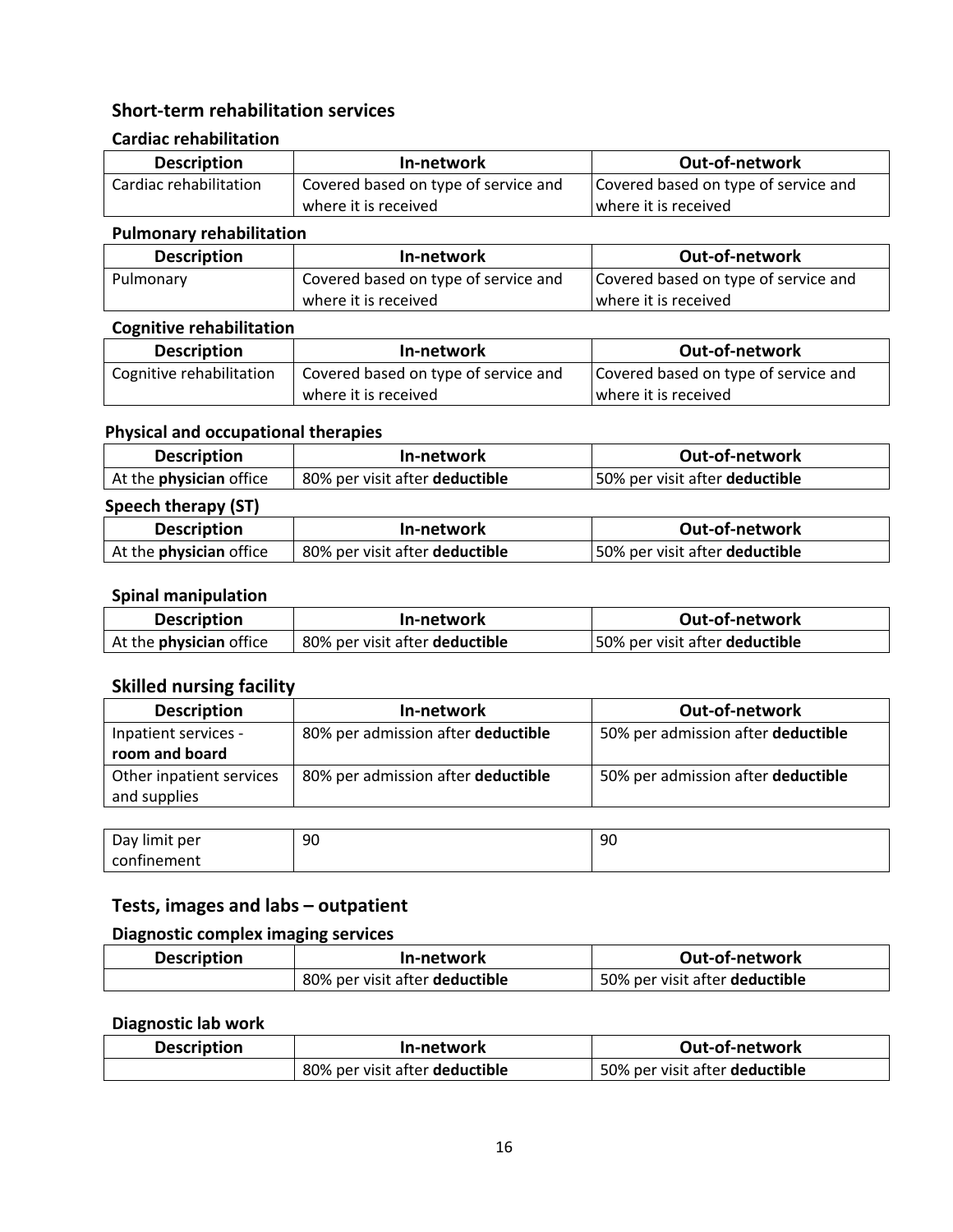## **Diagnostic x-ray and other radiological services**

| <b>Description</b> | In-network                     | <b>Out-of-network</b>          |
|--------------------|--------------------------------|--------------------------------|
|                    | 80% per visit after deductible | 50% per visit after deductible |

### **Therapies**

#### **Chemotherapy**

| <b>Description</b>    | In-network                            | Out-of-network                 |
|-----------------------|---------------------------------------|--------------------------------|
| Chemotherapy services | 80% per visit after <b>deductible</b> | 50% per visit after deductible |

#### **Gene-based, cellular and other innovative therapies (GCIT)**

| <b>Description</b>    | In-network (GCIT-designated                                  | Out-of-network                                                                                                         |
|-----------------------|--------------------------------------------------------------|------------------------------------------------------------------------------------------------------------------------|
|                       | facility/provider)                                           | (Including providers who are otherwise<br>part of Aetna's network but are not<br>GCIT-designated facilities/providers) |
| Services and supplies | Covered based on type of service and<br>where it is received | Not covered                                                                                                            |

## **Infusion therapy**

Outpatient services

| <b>Description</b> | In-network                     | Out-of-network                 |
|--------------------|--------------------------------|--------------------------------|
|                    | 80% per visit after deductible | 50% per visit after deductible |

#### **Radiation therapy**

| <b>Description</b> | In-network                     | Out-of-network                 |
|--------------------|--------------------------------|--------------------------------|
| Radiation therapy  | 80% per visit after deductible | 50% per visit after deductible |

## **Respiratory therapy**

| <b>Description</b>  | In-network                     | <b>Out-of-network</b>          |
|---------------------|--------------------------------|--------------------------------|
| Respiratory therapy | 80% per visit after deductible | 50% per visit after deductible |

### **Transplant services**

| <b>Description</b>        | In-network (IOE facility)            | Out-of-network                          |
|---------------------------|--------------------------------------|-----------------------------------------|
|                           |                                      | (Includes providers who are otherwise   |
|                           |                                      | part of Aetna's network but are non-IOE |
|                           |                                      | providers)                              |
| Inpatient services and    | 80% per transplant after deductible  | 50% per transplant after deductible     |
| supplies                  |                                      |                                         |
| <b>Physician services</b> | Covered based on type of service and | Covered based on type of service and    |
|                           | where it is received                 | where it is received                    |

## **Urgent care services**

At a freestanding facility or **provider** that is not a **hospital**

A separate urgent care cost share will apply for each visit to an urgent care facility or **provider**

| <b>Description</b>   | In-network                            | <b>Out-of-</b> network                |
|----------------------|---------------------------------------|---------------------------------------|
| Urgent care facility | \$40 then the plan pays 80% per visit | \$40 then the plan pays 80% per visit |
|                      | after <b>deductible</b>               | after <b>deductible</b>               |